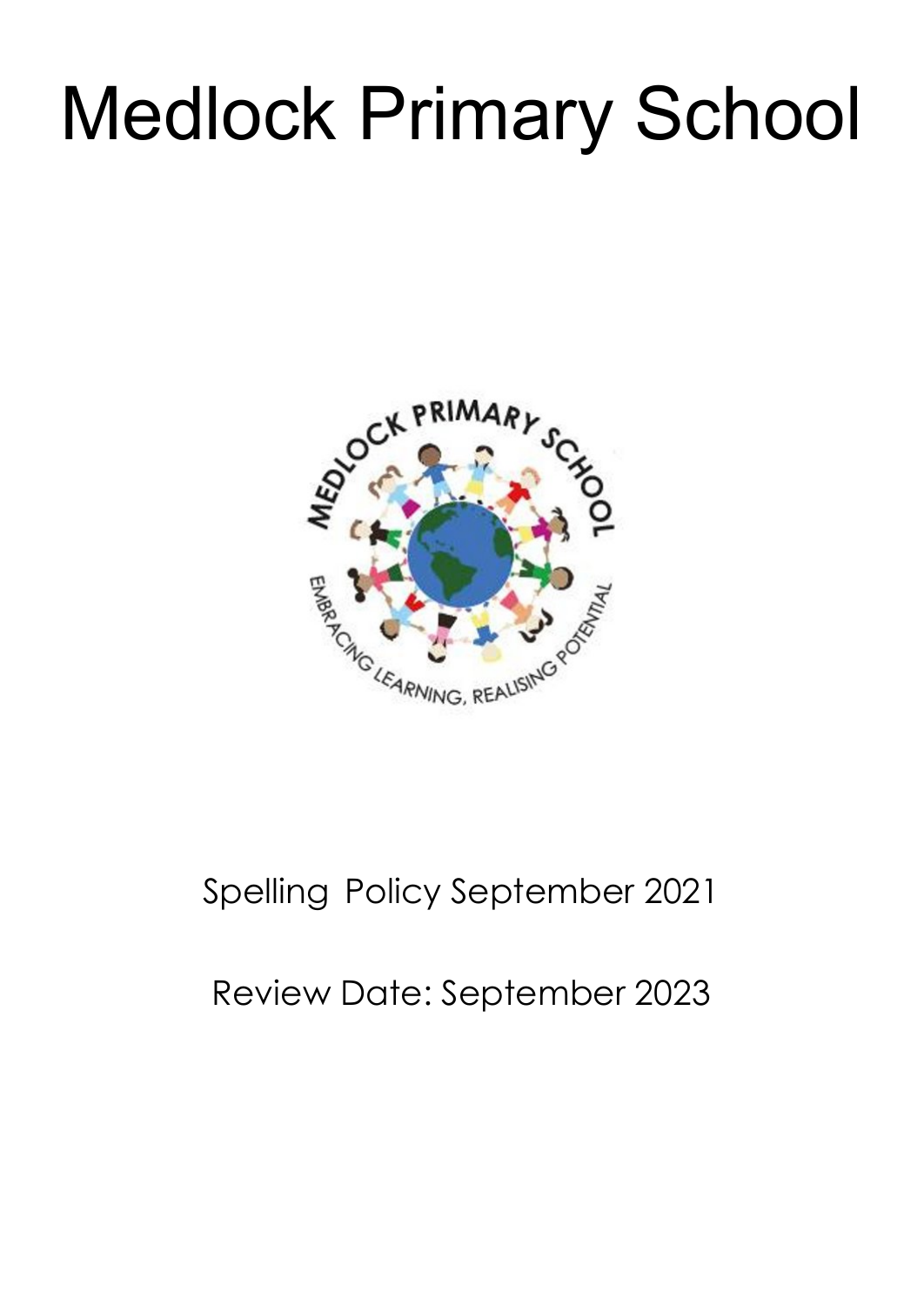#### Aims and Expectations.

At Medlock Primary School we believe that all children have the right to receive high quality teaching and learning and we will strive to provide this at all times. Quality first teaching is essential for children making progress (physically, socially and emotionally as well as academically) and where appropriate interventions will be put in place to support children's individual needs. Communication: both with each other and with their parents is crucial to ensuring the same strategies are used and continued in all areas where learning takes place. Well planned lessons and high quality resources coupled with the before mentioned teaching and communication methods are imperative to ensuring children's next steps are built upon and therefore make as much progress as possible.

In all areas of the curriculum promoting oracy is at the heart of our teaching and learning. During all lessons and activities planned there will be opportunities for children to verbally share their ideas with each other and the whole class / group; ask and answer questions as well as being encouraged to extend their responses.

We aim for all children to leave Medlock Primary School as confident spellers who can apply all spelling rules from phonics phases 2-5; apply all spelling rules taught in the scheme "No-Nonsense Spellings" and be able to use a spell checker on a computer or a dictionary (when appropriate). In all instances, this should be done independently.

#### Spelling Programme for Years Nursery to Year 1.

Years Nursery to Year 1 have daily phonics lessons inline with the scheme 'Letters and Sounds'. More detailed information about how and when this is taught can be found in the reading policy.

We aim for children to complete the programme (Phases 1 – 5) and progress onto 'Babcock Spelling Scheme – No Nonsense Spelling,' in Year 2. For spelling purposes, the emphasis is on the pupils' ability to segment words into phonemes and then match the most likely letter or letters to each sound when writing. In addition to this, pupils learn how to read and spell High Frequency Words and Tricky Words, as listed in the 'Letters and Sounds' document; this will enable them to write fluently. By the end of Key Stage 1 pupils should be ready to learn and investigate how to use common spelling patterns and frequently used prefixes and suffixes in their writing. Pupils will, as a consequence, become increasingly more independent and be able to begin to identify reasons for misspellings in their own writing.

# Spelling Programme for Years 2-6.

**Years 2-6** recieve spelling lessons at least 3 times a week, lasting around 15 minutes. This can be done on white boards, spelling journals or on other materials. Using a mix of resources maintains the children's interest and therefore engagement in the sessions. Research shows that using whiteboards allows children to make mistakes more comfortably, as it's not a material which will be kept and referred back to. This ensures children are more likely to have a go at things.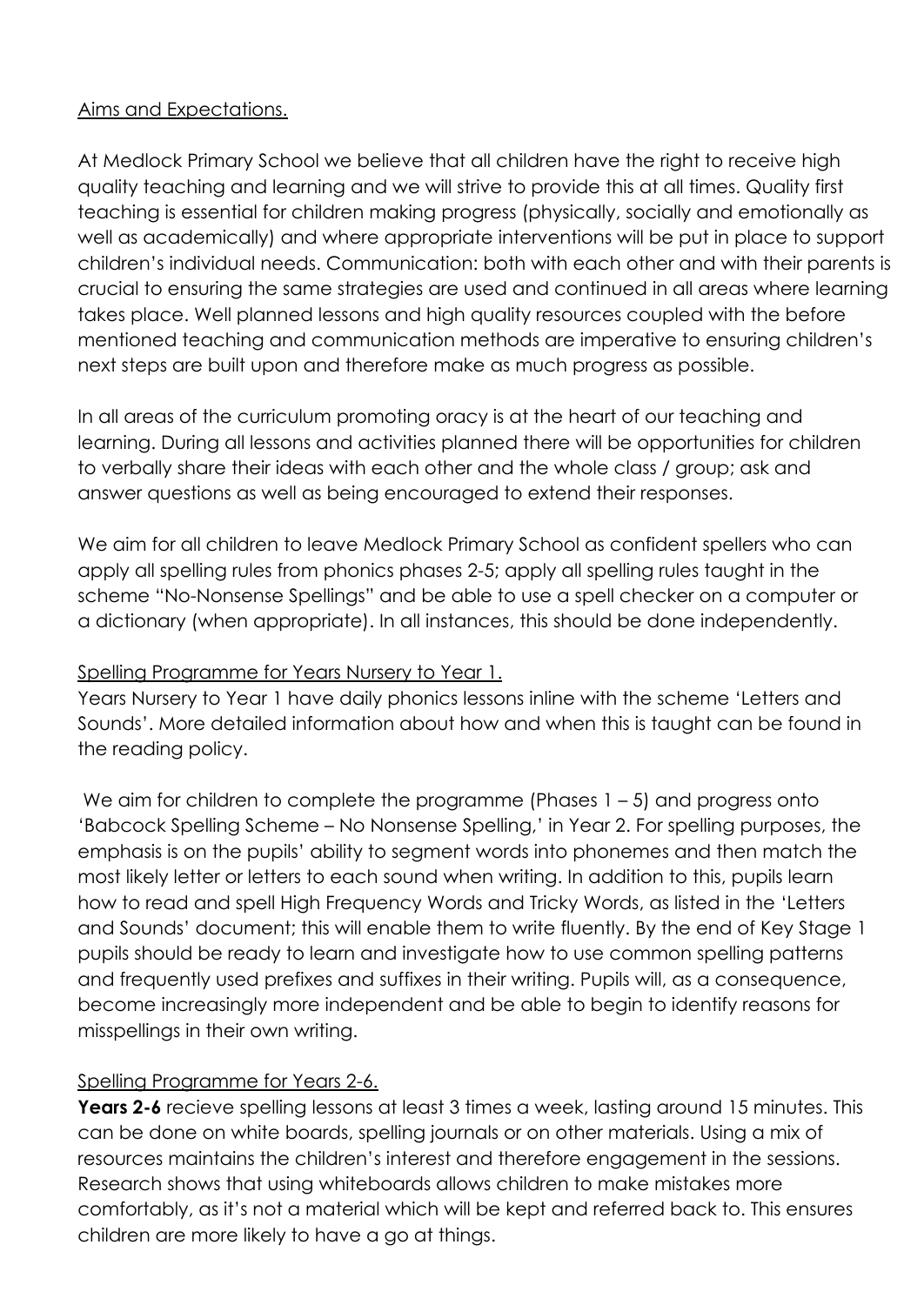All spelling lessons should follow a similar sequence which is familiar to children from their phonics sessions whereby, across a series of lessons, each new concept is taught, practised, applied and then assessed. Frequently there is also a 'Revise' session before the teaching session.

A typical teaching sequence is as follows:

- 1. Revisit , explain , use: The first part of the sequence consists of lively oral and quick-write activities with two purposes: to revise and secure prior learning and to introduce and explain new learning. An important aspect of this part of the sequence is that children use the words orally, in context, so that they have a clear understanding of what they are learning. For example, in a unit related to learning the correct spelling of verb endings, the children need to have a clear understanding of the concept of tense.
- 2. Teach, model, define: Provide a range of direct teaching activities, including teacher modelling and involving the children in new learning. For example, after an introductory activity based on the spelling of plurals, the teacher and children define the categories and generalize the rules for their formation.
- 3. Practise, explore, investigate: Provide the children with the opportunity to work independently, in pairs or small groups, using a range of strategies to practice and consolidate new learning.
- 4. Apply, assess, reflect: Revise new learning Apply the words orally and in writing Reflect and assess progress Ask children to apply their learning in writing, both through a short dictated piece and by composing their own sentences for their partner to transform by adding affixes to selected words

# Spelling Displays/Working walls.

All classes from **Reception to Year 6** should have a spelling display either relating to the phonics phase they're working at or the words/ spelling rules they're working on as well as previously taught sounds, words and spelling rules. This display should be referred to constantly in all lessons where reading and writing is taking place, not just during spelling lessons. In the **Nursery classes**, activities and resources, such as musical instruments and CD's of songs and rhymes, linked to aspects of phase 1 phonics should be available in the indoor and outdoor environments.

Posters/records of any previous spelling patterns or rules can then be stored in a class display book for children to be able to refer to. On working walls for all foundation subjects there should be unfamiliar vocabulary displayed to support with spellings as well as definitions. Word mats should also be available to children at all times to support them with age appropriate statutory words and any topic specific vocabulary that you would expect to be copied and eventually learnt correctly.

# Spelling Journals.

Spelling journals are given to **Years 2-6** and can be used amongst other resources (such as whiteboards and sugar paper) to practice and record spelling work. The work done in journals should be dated and a short title written to help the teacher keep track of what was taught and when but it doesn't need to be marked. Teachers and more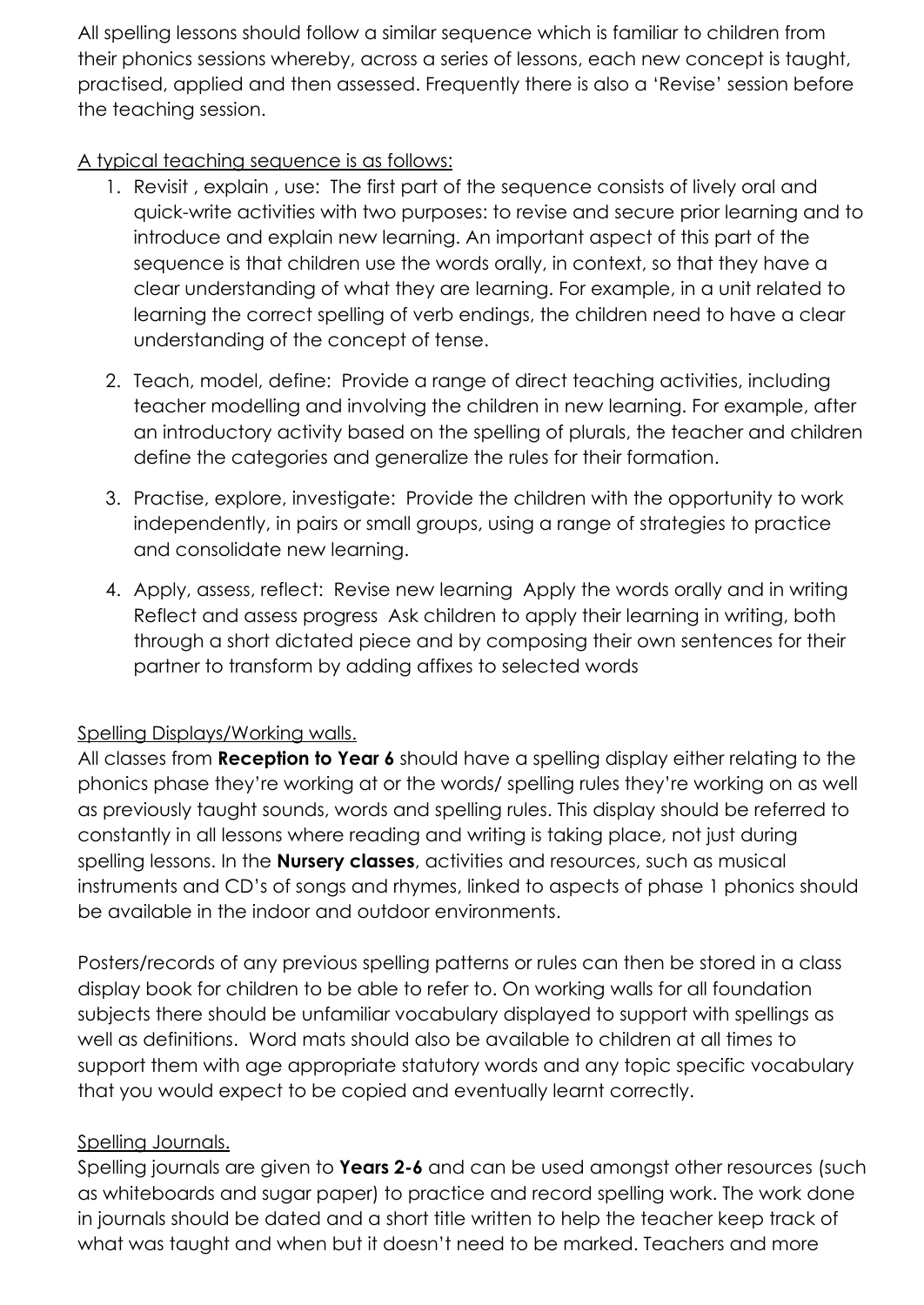importantly pupils, have the freedom to use the journals in creative ways , as well as teaching spellings through art or music as well as through written activities.

#### Spellings Tests.

Research shows that if a list of spellings are sent home, children of all abilities are able to learn the spellings perfectly for the following test but then do not retain the spellings for future pieces of writing. If teachers wish to send work home relating to spelling rules, they should send an activity home where spelling rules can be independently applied, not a list of words to be sent home to learn for a test back in school. Low stakes testing and quizzing is still possible within a series of sessions to ascertain how confidently children are applying rules and patterns taught and is in fact continuously built into the structure of our phonics and spelling lessons.

Learning at home needs to be an extension of the practice in school. Consider

- limiting the number of words to five or less a week to ensure success and enable deeper learning
- making sure pupils and parents have access to the range of learning strategies which have been taught in school, to use in home learning
- assessing spellings in context, for example: learning spellings in a given sentence, generating sentences for each word, assessing through unseen dictated sentences
- keeping an ongoing record of words learnt and setting a very high expectation of correct application in independent writing once a spelling has been learned.

# Have A Go Sheets.

**Years 3-6** should be using the "Have A Go" sheets, where they write a word they're unsure of, then use their knowledge of spelling rules and the displays around the room to write it in different ways. If they're still unsure they can use a dictionary to check the final spelling or, once they have demonstrated that they have made attempts to independently spell the word, they can ask a peer or adult for support. It is expected that adults are also modelling the use of 'have a go' sheets when writing with the children. This is also supported by the children's use of 'Temporary spelling' where the children are taught to put a wiggly line under a word that they are not sure of, when they do not want to disrupt the flow of their writing, but then return later using the 'have a go sheets'. Teachers are again expected to model this during shared and guided writing as part of developing the writer in role with the children.

#### Dictionaries.

All classes from **Years 1-6** have a set of 6 dictionaries each, with the understanding that sets can be borrowed but returned the same day, if teachers want to teach a whole class dictionary based lesson. All children should be encouraged to apply the spelling rules learnt during phonics and spelling lessons though, before using a dictionary as the first port of call.